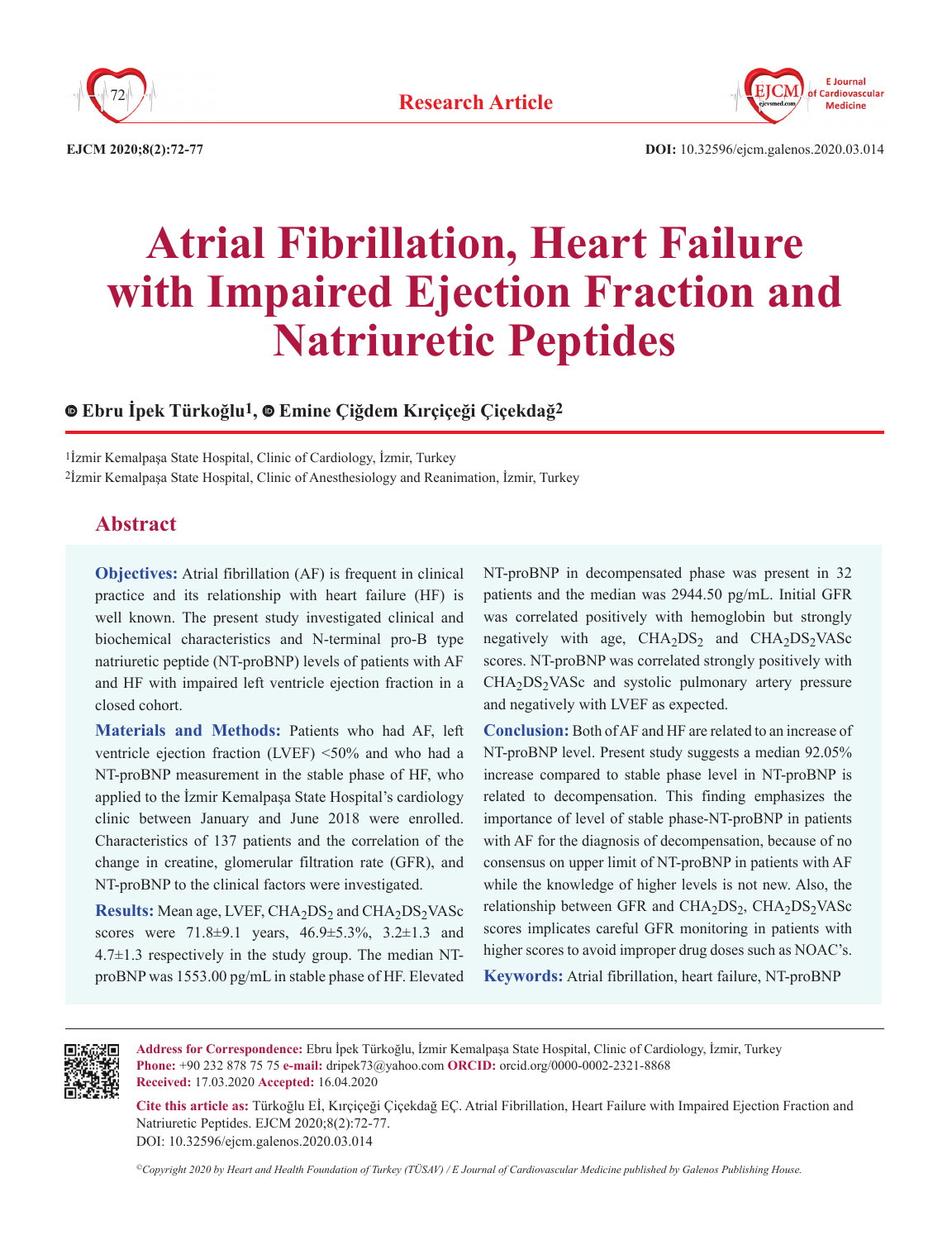



# **Introduction**

Atrial fibrillation (AF) is the most common arrhythmia in cardiology practice. In Europe and United States of America, one of four adults is to be expected to develop AF in lifetime. The predicted boost of patients with AF is multifactorial. The increase of AF-related diseases such as hypertension (HT), heart failure (HF), coronary artery disease (CAD) and improved life expectancy are important factors but increased clinical sensibility to diagnose and treat AF has an outstanding value. Hence, AF is related to all-cause mortality and morbidity such as HF and stroke in both genders, a great effort is given to prevent undesirable events<sup>(1)</sup>. Another important issue is the cost of AF, which rises depending on AF-related complications such as stroke if AF is not treated properly<sup>(2)</sup>. Many patients have both AF and HF and these diseases can augment each other in multi different ways. AF is related to an increased mortality and worse prognosis in both HF with impaired left ventricle ejection fraction (LVEF) and preserved LVEF. Although natriuretic peptides (NP) are essential in the diagnosis and follow-up of HF, to interpret their levels in the presence of AF may be challenging because of their elevated levels even in the absence of HF. Yet, there is no consensus for the upper normal limit in the presence of  $AF^{(3,4)}$ . In the present study, we aimed to investigate characteristics and NT-proBNP levels in stable HF patients who have AF with impaired LVEF in our closed cohort.

## **Material and Methods**

Outpatient data of İzmir Kemalpaşa State Hospital's Clinic of Cardiology was reviewed retrospectively for a given time through the hospital record system (HRS) PROBEL. Patients were selected through their diagnostic ICD-10 codes. Patients diagnosed with AF were searched. The diagnosis of AF was made with an electrocardiogram, which demonstrates the typical pattern of AF in accord to European recommendations. After that, the patient records about their history, laboratory and imaging results were reviewed. Since the hospital was the only healthcare facility in a cohort with more than 100,000 people and AF was considered as a chronic disease, data were interpreted as closed cohort data. AF-patients with a LVEF <50% and having a NT-proBNP measurement during stable phase of HF were included. Stable phase of HF was defined according to European guideline as a treated patient with symptoms and signs of HF, who remained unchanged for a minimum one-month period. Prosthetic heart valves, moderate to severe mitral stenosis and end stage renal disease requiring hemodialysis were considered as the exclusion criteria. Medications such as oral anticoagulant (OAC) agents and treatment adherence were controlled via social security system through the Internet. LVEF measurements were made with 2D transthoracic echocardiogram with the modified Simpson's rule according to European recommendations.

The ethic approval of the present the study was obtained on 14.11.2018 from the University of Health Sciences Turkey, İzmir Tepecik Health Practice and Research Center, with the decision number: 2018/13-13. All the authors had no conflict of interest.

NT-proBNP was the choice of natriuretic peptide because of its more stable profile and the measurements were made with Cobas® system using Elecsys proBNP II from Roche Diagnostics GmbH.

#### **Statistical Analysis**

In the statistical analysis, data were given as mean  $\pm$ standard deviation when the variables distributed normally and as median if they did not in the statistical analysis. Categorical variables were defined with frequencies and percentages. IBM SPSS-22 program was used for analysis.

## **Results**

After screening the patient-data between January and June 2018, 137 patients with AF and LVEF <50% with NT-proBNP measurement during stable phase of HF were included. The mean age was 71.8±9.1 years. Gender pattern was slightly female dominant (n=79 female  $(57.7%)$  vs n=58 male  $(42.3%)$ ). Comorbid diseases such as CAD, 34.3% (n=47), Diabetes Mellitus, 31.4% (n=43),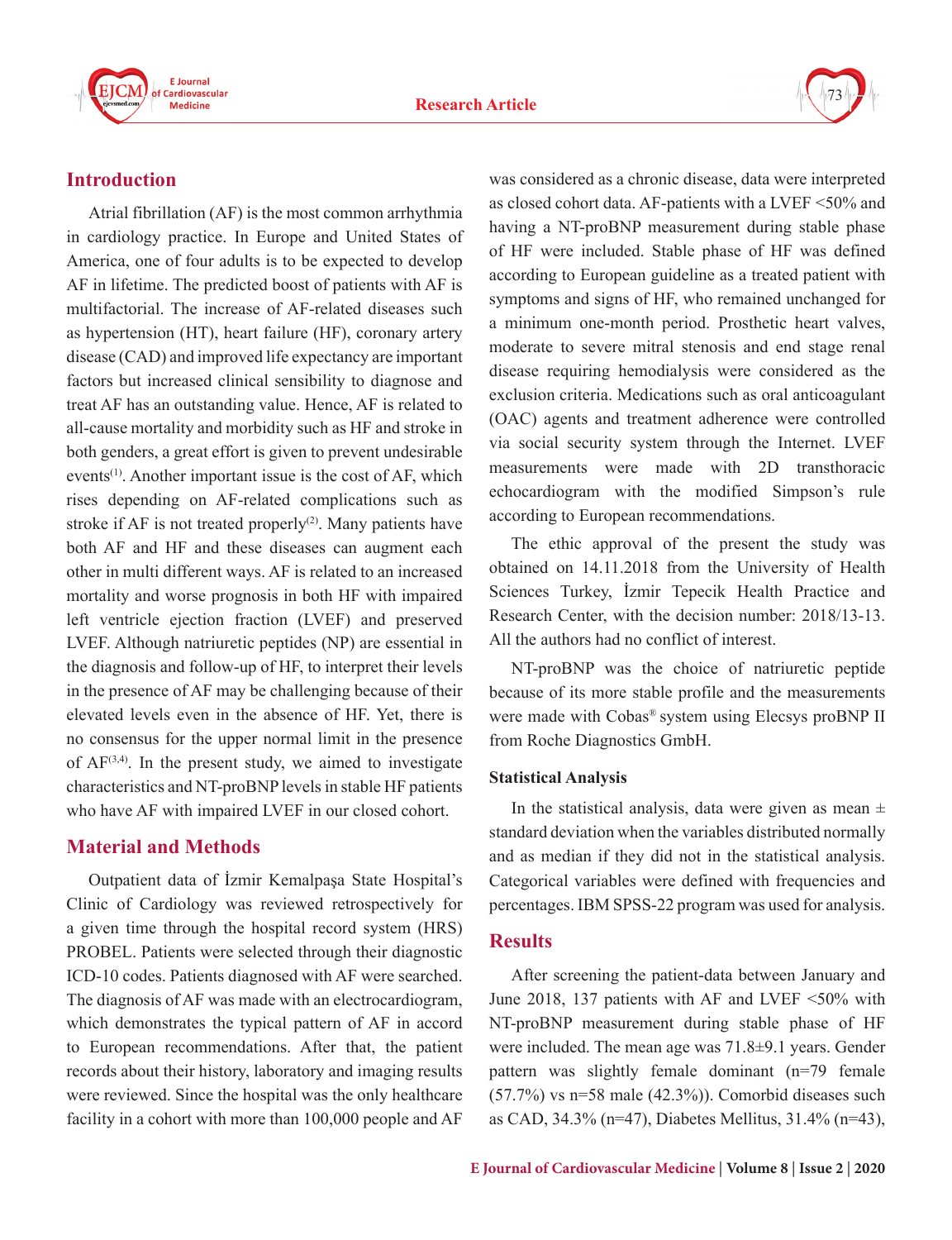



HT, 89.8% (n=123), cerebrovascular event (CVE), 21.9% (n=30) and embolic event (peripheral arterial or venous), 2.9% (n=4) were present in the study group in given frequencies. Other diseases such as malignancy, dementia, other neurological disorders (Parkinson's or epilepsy) and thyroid disease were present at the rates of  $5.1\%$  (n=7), 3.6% (n=5), 5.1% (n=7) and 11.7% (n=16), respectively. AF diagnosis was paroxysmal in 12 patients (8.8%) and persistent in 125 patients (91.2%) while only eight patients were in sinus rhythm during recruiting. The mean follow-up duration of the study group in the clinic was 2.50±1.23 years. OAC treatment was present in 135 of 137 (98.5%) patients while 36.8% of patients were taking OAC treatment for more than 3 years. Only 8.7% of the study group was taking warfarin hence remaining 91.3% was on non-vitamin K antagonist OAC (NOAC) treatment. Any bleeding was reported in 32 patients (23.4%), which was defined minor in 20 (62.5%) patients and major (a drop more than 2 g/dL in haemoglobin or any bleeding required transfusion) in 12 patients (37.5%) in accord to International Society of Thrombosis and Haemostasis (ISTH), but there was no report on life-threating or critical organ bleeding or death. Through the HRS PROBEL, the initial creatine and glomerular filtration rates (GFR) before OAC therapy and the actual (last) creatine and GFR measurements were found. GRF was calculated via the Cockcroft-Gault method. While all of patients had NT-proBNP level in stable phase of HF, 32 patients had also NT-proBNP measurement in decompensated phase of HF. Descriptive demographics of study group are given in Table 1.

The study group consisted of elderly patients with impaired LVEF and high  $CHA<sub>2</sub>DS<sub>2</sub> VASC score as seen in$ Table 1. The mean GFR of the group was  $\leq 60$  mL/min, which is also another high-risk predictor. The initial and actual creatine and GFR, stable and decompensated NTproBNP levels and their alterations are given in Table 2. There was a decrease in GFR during the follow-up with a mean duration of  $2.50 \pm 1.23$  years, which is attributed to aging and sarcopenia related to the HF, while creatine

levels stayed similar. The median NT-proBNP level of AF patients with impaired LVEF in stable phase was 1553.00 pg/mL, which may be considered very high for a stable patient, while median NT-proBNP was 2944.50 pg/mL in decompansation, which is almost twice as high according to the latest recommendations. Lastly, the correlation between some important clinical parameters and creatine, GFR, NT-proBNP and their changes were investigated. The correlation for baseline GFR and haemoglobin was positive, while for age,  $\text{CHA}_2\text{DS}_2$  and  $\text{CHA}_2\text{DS}_2\text{VASC}$ scores negative. NT-proBNP was correlated with

**Table 1.** Descriptive demographics

|                                       | n   | Mean ± SD                 |
|---------------------------------------|-----|---------------------------|
| Age                                   | 137 | 71.82±9.17 years          |
| CHA,DS,                               | 137 | $3.23 \pm 1.33$           |
| CHA <sub>,</sub> DS <sub>,</sub> VASc | 137 | $4.70 \pm 1.36$           |
| <b>Systolic BP</b>                    | 137 | 143.07±23.83 mmHg         |
| <b>Diastolic BP</b>                   | 137 | 84.10±13.48 mmHg          |
| <b>Heart rate</b>                     | 137 | 87.12±19.76 bpm           |
| <b>LVEF</b>                           | 137 | 46.99±5.32%               |
| <b>LA diameter</b>                    | 137 | 51.44±5.05 mm             |
| <b>Tricuspid Annulus</b>              | 124 | 39.76±4.20 mm             |
| <b>SPAP</b>                           | 137 | 41.10±8.46 mmHg           |
| Hemoglobin                            | 137 | 12.77±2.15 g/dL           |
| <b>Fasting glucose</b>                | 137 | 113.3±31.5 mg/dL          |
| <b>HDL</b>                            | 135 | 50.59±13.13 mg/dL         |
| LDL                                   | 135 | 97.09±34.25 mg/dL         |
| <b>TG</b>                             | 135 | 130.30±80.62 mg/dL        |
| Urea                                  | 137 | 44.98±17.70 mg/dL         |
| <b>Creatine</b>                       | 137 | 1.19±0.29 mg/dL           |
| Na                                    | 137 | 141.66±3.25 mmol/L        |
| K                                     | 136 | $4.53+0.50$ mmol/l        |
| <b>Uric Acid</b>                      | 110 | 7.25±2.03 mg/dL           |
| <b>GFR</b>                            | 137 | 56 14 + 16 34             |
| NT-proBNP                             | 137 | 1553.00 pg/mL<br>(median) |
| <b>TSH</b>                            | 137 | $1.30$ mll/l<br>(median)  |

*BP: Blood pressure, LVEF: Left ventricle ejection fraction, LA: Left atrium, SPAP: Systolic pulmonary artery pressure, HDL: High density lipoprotein, LDL: Low density lipoprotein, TG: Triglyceride, Na: Sodium, K: Potassium, GFR: Glomerular filtration rate, TSH: Thyroid stimulant hormone, NT-proBNP: N-terminal pro-B type natriuretic peptide, SD: Standard deviation, n: Number*

*Baseline demographics of study population is given in table1. Median levels of NT-proBNP is used because of its non-normal distribution*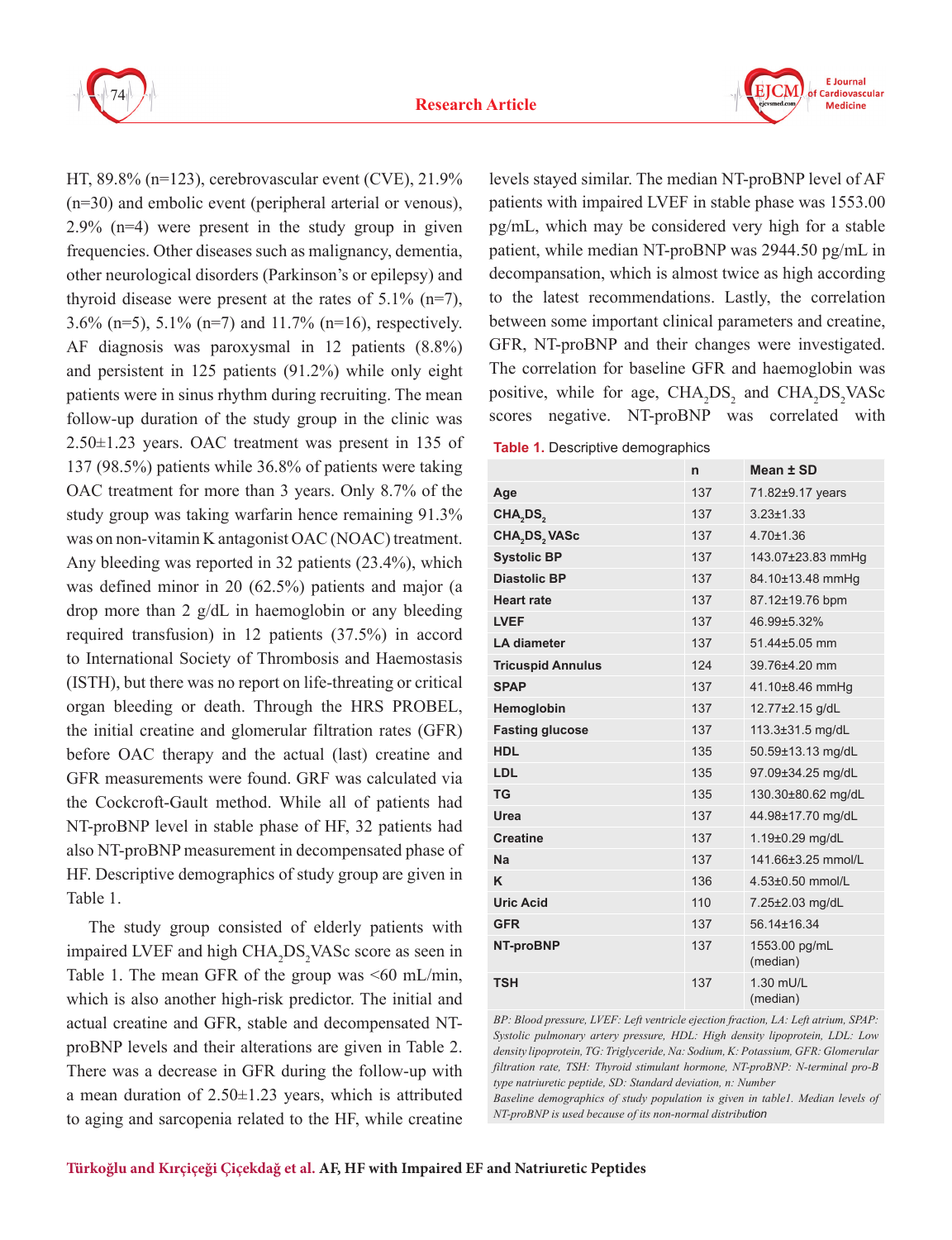



 $CHA<sub>2</sub>DS<sub>2</sub> VASC and systolic pulmonary artery pressure$ (SPAP) positively and with LVEF negatively. The change in NT-proBNP showed a positive correlation with systolic blood pressure and SPAP.

## **Discussion**

Patients with AF constitute an increasing part of daily cardiology practice nowadays. Treatment with OAC in AF is crucial to prevent ischemic complications such as embolic stroke anticoagulation management in this population became easier with NOAC in last years. Accompanying HF is another important issue in AF patients for both patients and physicians in decision-

|  | Table 2. Changes during follow-up |  |  |
|--|-----------------------------------|--|--|
|--|-----------------------------------|--|--|

|                                | n   | Mean ± SD                         |
|--------------------------------|-----|-----------------------------------|
| Initial creatine               | 52  | $1.19 \pm 0.40$ mg/dL             |
| <b>Actual creatine</b>         | 137 | 1.19±0.29 mg/dL                   |
| $\Lambda$ Creatine             | 52  | $-0.01 \pm 0.42$ mg/dL            |
| <b>Initial GFR</b>             | 52  | 62 29+16 11                       |
| <b>Actual GFR</b>              | 137 | 56 14 + 16 34                     |
| $\Lambda$ GFR                  | 52  | $-771+129$                        |
| <b>Stable phase NT-proBNP</b>  | 137 | 1553.00 pg/mL (median)            |
| <b>Decompensated NT-proBNP</b> | 32  | 2944.50 pg/mL (median)            |
| $\triangle$ NT-proBNP (%)      | 32  | 1524.50 pg/mL (92.05)<br>(median) |

*GFR: Glomerular filtration rate, NT-proBNP: N-terminal pro-B type natriuretic peptide, SD: Standard deviation, n: Number ∆: Change* 

*Hence NT-proBNP is distributed non-normally, median values are used*

making process. HF may be either with preserved or impaired LVEF. Hence HF classification is made through the LVEF and defined as reduced (LVEF  $\leq 40\%$ ), mildly reduced (LVEF between 40 and 50%) and preserved (LVEF  $\geq 50\%$ ) ejection fraction HF, the present study excluded patients with preserved LVEF and focused on group with impaired LVEF<sup>(3)</sup>.

The growing experience with AF and HF patients underlined the importance of renal functions. Either relatively nephrotoxic effect of drugs used in the treatment of HF such as diuretics and Renin- Angiotensin System (RAS) inhibitors or progressive nature of HF with a wellknown relation with kidneys necessitates to monitor renal functions. Renal functions are crucial in patients with AF taking NOAC because the relation between bleeding and erroneous over-dosed NOACs is well-known<sup>(5)</sup>. The present study has shown that GFR is decreasing in patients with AF and HF with impaired LVEF within years even creatine levels of these patients stay similar. Decreasing of GFR according to Cockcroft-Gault method may be related to advancing age and decreasing body weight while serum creatine stays similar. Loosing body weight in HF should not be evaluated only as volume loss, but also the catabolic process of HF, known as sarcopenia, should be taken into consideration and weight fluctuation in these patients should be taken seriously. A strong negative correlation between GFR and age is expected but the

**Table 3.** Correlation of renal functions and NT-proBNP with some clinical parameters

|                                       |              | <b>Creatine</b> | $\wedge$ Creatine | <b>GFR</b> | $\Delta$ GFR | NT-proBNP  | $\triangle$ NT-proBNP |
|---------------------------------------|--------------|-----------------|-------------------|------------|--------------|------------|-----------------------|
| Age                                   | $\mathsf{r}$ | 0.053           | $-0.192$          | $-0.622**$ | $-0.092$     | $0.212*$   | 0.274                 |
| CHA <sub>,</sub> DS <sub>2</sub>      | $\mathsf{r}$ | 0.062           | $-0.299*$         | $-0.232**$ | $-0.090$     | 0.156      | 0.291                 |
| CHA <sub>2</sub> DS <sub>2</sub> VASc | $\Gamma$     | 0.058           | $-0.333*$         | $-0.308**$ | $-0.079$     | $0.237**$  | 0.192                 |
| <b>Systolic BP</b>                    | $\Gamma$     | 0.001           | $0.337*$          | 0.018      | $-0.126$     | 0.004      | $0.474**$             |
| <b>Heart rate</b>                     | $\mathsf{r}$ | $-0.048$        | $-0.201$          | 0.056      | 0.042        | $0.178*$   | 0.065                 |
| <b>LVEF</b>                           | $\mathsf{r}$ | 0.015           | 0.219             | 0.031      | $-0.121$     | $-0.266**$ | $-0.092$              |
| <b>LAD</b>                            | $\mathsf{r}$ | $-0.125$        | 0.246             | 0.148      | $-0.061$     | $0.193*$   | 0.192                 |
| <b>SPAP</b>                           | $\mathsf{r}$ | $-0.023$        | 0.183             | $-0.076$   | 0.004        | $0.330**$  | $0.468**$             |
| Hemoglobin                            | $\mathsf{r}$ | $-0.063$        | $-0.007$          | $0.308**$  | $-0.016$     | $-0.206*$  | $-0.125$              |

*BP: Blood pressure, LVEF: Left ventricle ejection fraction, LAD: Left atrial diameter, SPAP: Systolic pulmonary artery pressure, NT-proBNP: N-terminal pro-B type natriuretic peptide, SD: Standard deviation*

*\*=p<0.05, \*\*=p<0.01, r= Spearman's Rho Correlation (0.01-0.29 low, 0.30-0.69 medium, 0.70-0.99 high relation, -negative relation)*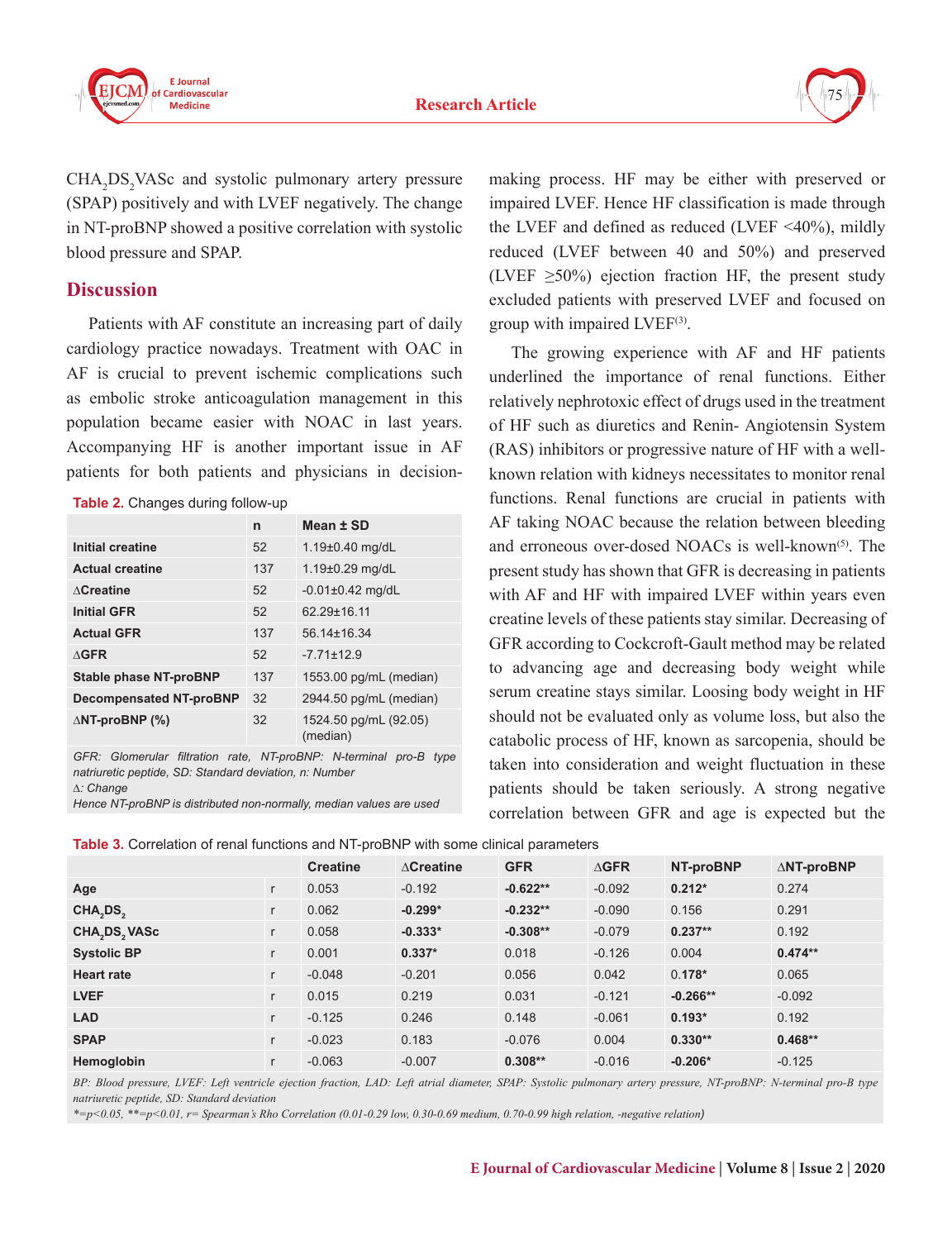



negative strong correlation with  $\text{CHA}_2\text{DS}_2$  and  $\text{CHA}_2\text{DS}_2$ VASc scores make close follow-up of renal functions essential in high-score patients to avoid overdosing. The positive correlation of GFR and hemoglobin indicates the clinical importance of anemia, which is not uncommon in HF patients. The presence of anemia in this group of patients should also raise attention for careful follow up renal function to avoid misdosing.

AF and HF augment each other in multi-different ways. To interpret the NP in this group of patients is especially difficult hence both diseases are related to increased levels of  $NP<sup>(6)</sup>$ . NPs are very important in the diagnosis of acute HF. Different cut-off values are proposed for different NPs and even different societies suggest different cutoff values for the same NP. Until a recent time, European guideline recommended NT-proBNP >125 pg/mL for the diagnosis of acute HF hence American recommendation was between 300 and 1800 pg/mL based on particular age groups and clinical presentations $(3,7-10)$ . Very recently, HF study group of European Society of Cardiology published a position paper on NP's and updated recommendations for upper limits of NT-proBNP to diagnose acute HF. The new European position paper put forward the data of PRIDE study and updated its recommendations similar to the American recommendations according to agespecific upper limits<sup> $(8,9,11)$ </sup>. The last European guideline recommends NT-proBNP >450 pg/mL if the patient is younger than 50 years, >900 pg/mL if between 50 and 75 years and >1800 pg/mL if older than 75 years to diagnose acute  $HF^{(11)}$ . With the growing number of  $AF$ patients, the interpretation of NP has become a hotspot nowadays, searching for the inclusion cut-off's in this group. Very recently, Santema and colleagues published an original article using the data of BIOSTAT-CHF trial. They compared biomarker profiles such as NTproBNP of patients with HF comparing AF versus sinus rhythm and reduced versus preserved LVEF<sup>(12)</sup>. While studying patients with reduced LVEF according to the last European definition as LVEF <40%, patients with mildly reduced (40-49%) LVEF are excluded from the analysis,

which represents an important group especially in AF. To overcome this dilemma, we included all the HF patients even reduced and mildly reduced by the definition, and named the group as "impaired" LVEF, which can be used to define patients excepting the ones with preserved ejection fraction HF. Santema et al.<sup>(12)</sup> showed a median of NT-proBNP as 3093 pg/mL in AF with reduced LVEF (a mean  $\pm$  SD of 36 $\pm$ 14%) during decompensation, which is very similar to our findings. Although elevated levels of NT-proBNP is expected in AF, there is no consensus about the upper normal limit and the interpretation is far more difficult in the presence of HF with impaired LVEF without knowing how much increase is related to AF and how much to reduced ejection fraction. The most important contribution of the present study is the value of NT-proBNP level in stable phase of HF with impaired LVEF in the presence of AF while there is no consensus on upper limits. Besides the present study underlines the importance of stable phase NT-proBNP in follow-up such high risk patients. Also, the present study suggests that decompensation is related to a median 92.05% increase in NT-proBNP in this special population.

#### **Study Limitatons**

There are some important limitations in our study. Retrospective single center design is an important limitation. Also, a control group in sinus rhythm with similar LVEF and HF could unveil the effect of AF on NTproBNP levels far better. Because of archive screening design, some adverse events like bleeding or embolic event may be overlooked. Despite these limitations, our study presents useful information for clinical practice, hence our data represents real-world closed cohort data for a long follow-up duration, which was more than 3 years in 36.8% of patients.

### **Conclusion**

Our study suggests the importance of NT-proBNP levels in patients with stable phase of HF with impaired ejection fraction and AF, who represent a high-risk group in clinical practice. As renal function test, GFR should be